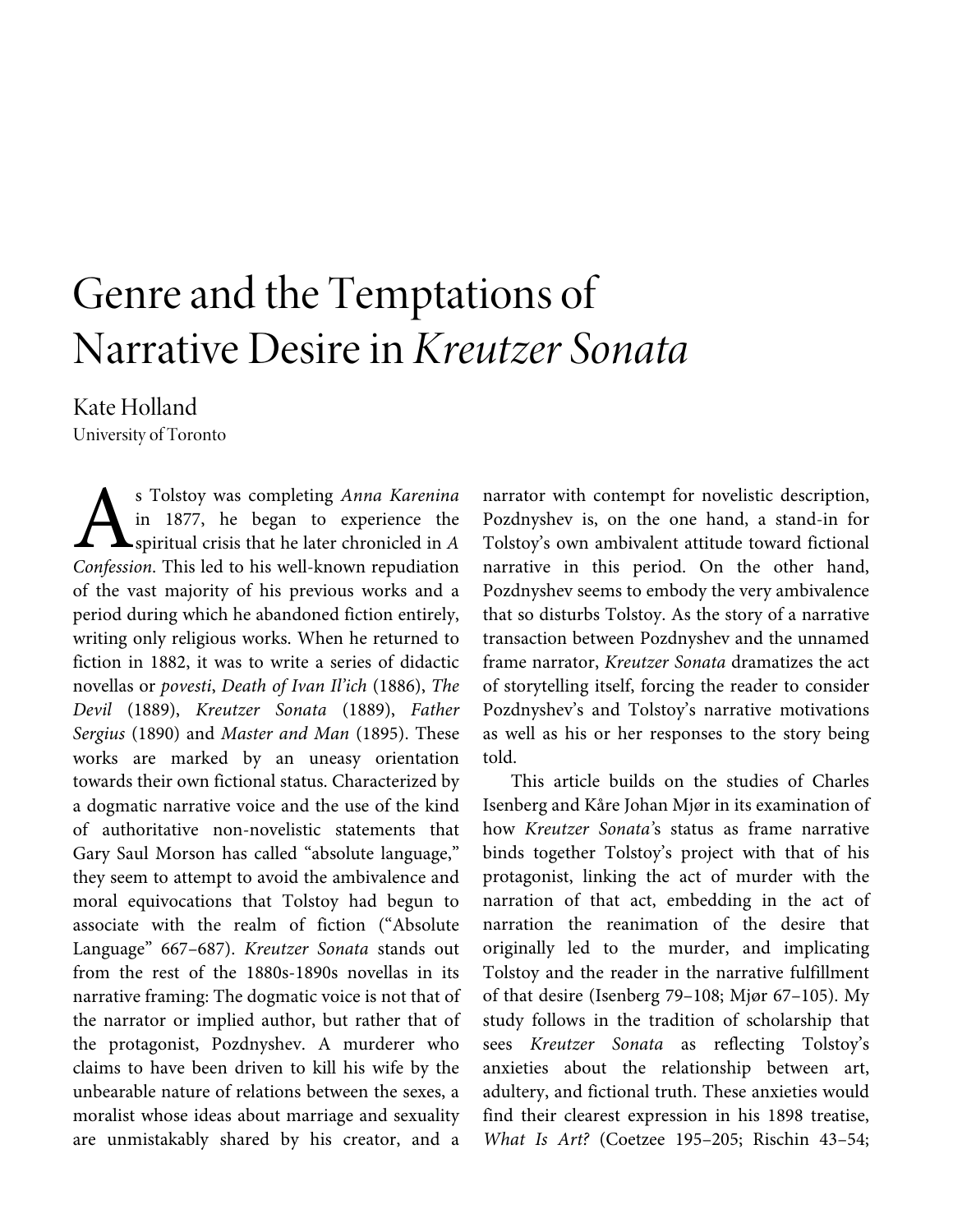Herman 20–36). Unlike these other critics, however, I argue for *Kreutzer Sonata* as an expression of Tolstoy's discomfort with narrative fiction itself, specifically with what Peter Brooks has referred to as its "erotics," the way that narrative, particularly in longer genres such as the novel, arouses in its reader a desire to know the end of the story that is akin to sexual desire (37). I place this discomfort in the context of the contested realm of genre in Tolstoy's post-conversion phase, particularly his move from the novel to the didactic novella (*povest*') in the 1880s-1890s.<sup>1</sup> I argue that *Kreutzer Sonata* constitutes an attempt to banish the erotic potentiality from the sphere of narrative even as Tolstoy himself recognizes the impossibility of that goal within a work of narrative fiction. The novella also stands as a formal atonement for *Anna Karenina*, the clearest example of Tolstoy's own earlier narrative promiscuity. Even as he embraces a generic form that seeks to resist the dangers of his novel of adultery, Tolstoy keeps *Anna Karenina* continually in mind. Structured within *Kreutzer Sonata*, with its injunction against adultery, is a warning about the analogous dangers of narrative itself, and above all of the seductions of the novel.

## **Prohibiting Desire: The Epigraphs of** *Kreutzer Sonata*

*Kreutzer Sonata* begins with a pair of epigraphs that make clear the story's didactic intent, framing it as an attack on uncontrolled sexuality.<sup>2</sup> The first epigraph, "But I say unto you, That whosoever looketh on a woman to lust after her hath committed adultery with her in his heart already," is from Matthew 5: 28 (*PSS* 27: 7; the cited text comes from Katz's translation of Tolstoy's epigraph). The meaning of this simple prohibition of adultery is elaborated through the juxtaposition of the second epigraph—again, in Katz's translation— from Matthew 19: 10–12:

His disciples say unto him, If the case of the man be so with *his* wife, it is not good to marry. But he said unto them, All *men* cannot receive this saying, save *they* to whom it is given.

For there are some eunuchs, which were so born from *their* mother's womb: and there are some eunuchs, which were made eunuchs of men: and there be eunuchs, which have made themselves eunuchs for the kingdom of heaven's sake. He that is able to receive *it*, let him receive *it*. (*PSS* 27: 7)

This Biblical passage comes from a discussion of divorce between Christ and some Pharisees sent to test him. The Pharisees ask Christ whether divorce is lawful. He answers that a man and his wife become one flesh under God, and no man can separate them. When they respond that Moses commanded that a man divorce his wife, Christ answers that anyone who divorces his wife for reasons other than sexual immorality and then remarries has committed adultery. Tolstoy picks up the passage when the Pharisees suggest that under such circumstances, it is perhaps better not to marry. He thus excises the specific context of the injunction against divorce and emphasizes instead Christ's radical answer, which seems to call for the annihilation of all desire, emphasizing the moral imperative of celibacy, as symbolized by selfcastration.

This radical lesson is emphasized within the body of *Kreutzer Sonata*, where the first epigraph is invoked explicitly, and the second implicitly. When the narrator objects to Pozdnyshev's fulminations against the sexual act, suggesting that reproduction is the aim of human life and that absolute celibacy would lead to the end of the human race, Pozdnyshev insists that the aim of life is not merely the propagation of the species but rather "goodness, righteousness, love," rearticulating the argument that lies at the heart of Tolstoy's own non-fictional work, "On Life" (*PSS* 27: 29–31; 26: 313–443). Pozdnyshev subsequently insists that Matthew 5: 28 "doesn't just apply to the wives of other men, but expressly and above all to our own,"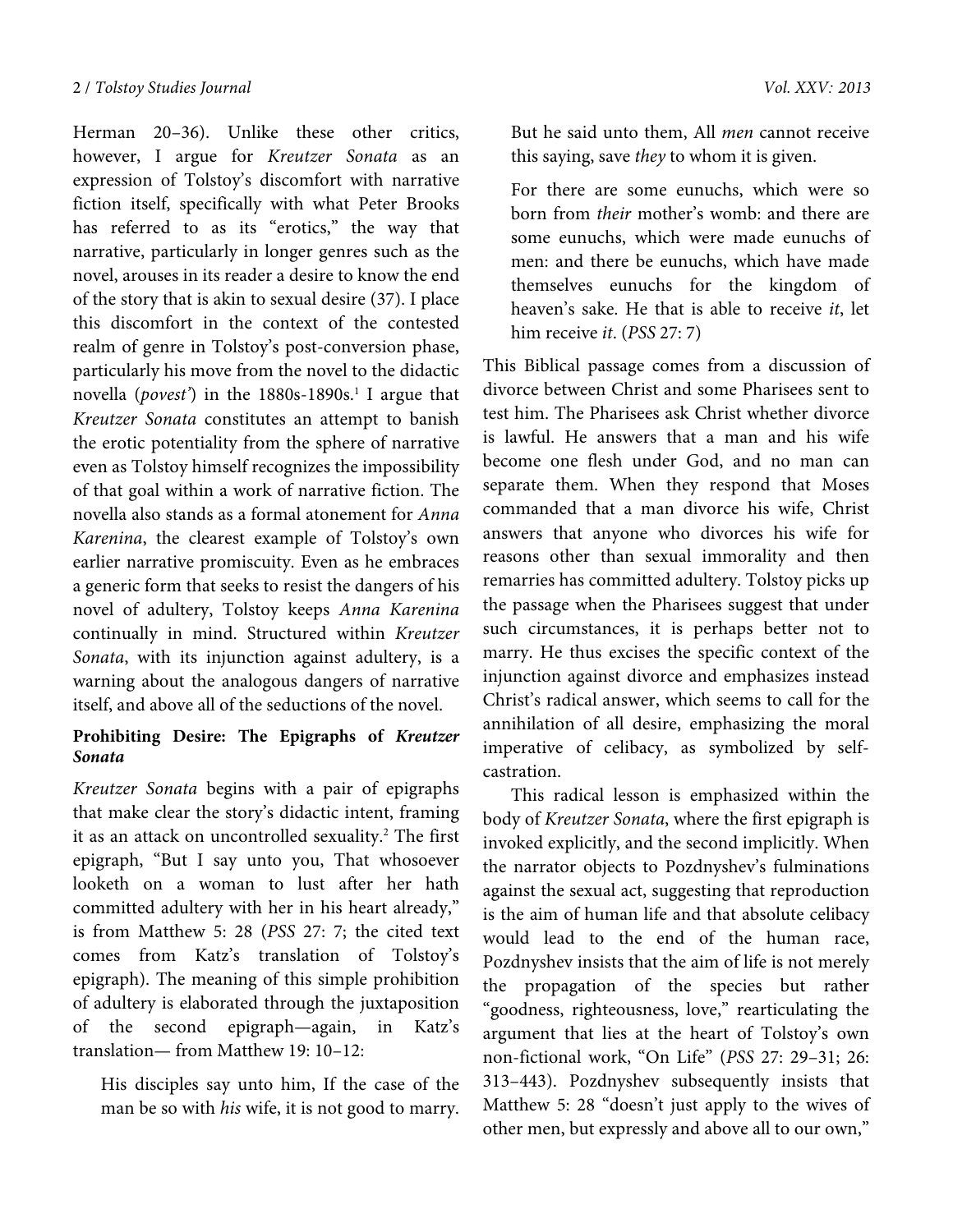thus bringing the first epigraph to bear on his own story and admitting his own guilt at having been sexually attracted to his wife (*PSS* 27: 31). This aligns author and protagonist, making Pozdnyshev the voice of Tolstoy's own views on sexuality. Lest there be any doubt about Tolstoy's own position, he reiterated it in the "Afterword to *Kreutzer Sonata*," which forms what Isenberg has called a tripartite homiletic together with the epigraph and the story (*PSS* 27: 79–92; Isenberg 80). A simple prohibition on adultery thus becomes reconceived as a fictional representation of the dangers of all desire within, as well as outside of, marriage.

Yet there is a certain irony in the very fact of fiction and its devices being marshaled against the force of desire. In its invitation to see the world through the eyes of another, fiction relies on the reader's desire to know the end of the story, on the reader's desire to understand the situation of narrator or protagonist. As Isenberg points out, a call for self-castration at the opening of a work of fiction comes dangerously close to a suggestion that the narrative about to begin should itself be silenced. By drawing attention to problems of narrative motivation at the very opening of the text, the epigraphs to *Kreutzer Sonata* hint at connections between sexual desire and narrative that will become clear only later in the story.

The epigraphs frame *Kreutzer Sonata* as an argument against sexual desire and the institution of marriage. The argument is taken up immediately in the narrative frame, a conversation about marriage among a group of strangers on a train (*PSS* 27: 7–15). The passengers give voice to a number of stock contemporary responses to the problem of marriage until their animated conversation is abruptly silenced by the interjection of Pozdnyshev, recently released from a prison sentence for the murder of his wife (*PSS* 27: 15). Rebuffed by all but one of the other passengers, Pozdnyshev offers to tell his story to that one remaining listener, the frame narrator. The opening of the narrative contract, his offer, "Would you like me to tell you how that love led me to what happened to me?" emphasizes the link between his own story and the conversation in the train, presenting his account as a tragic proof of the crisis of contemporary marriage (*PSS* 27: 16). Yet Pozdnyshev's account turns out to implicate far more than just marriage. It is an exposure of the entirely false moral and social foundations on which marriage and family are built, of the physical passions that have distracted people from the true spiritual aims of life (*PSS* 27: 30). Pozdnyshev finds culpability in the entire structure of expectations around sexuality and its role in marriage that have become "second nature" to those of his own social background (*PSS* 27: 22–23): in the conflation of beauty with virtue; in the medical establishment's collusion in the pursuit of sexual pleasure as separate from procreation; and in the privileging of convenience and personal comfort over moral and spiritual considerations (*PSS* 27: 21, 39–40, 47). At the same time, Pozdnyshev's account seems calculated to absolve himself of the murder of his wife, thus creating a profoundly morally problematic subtext to his story and undermining his own authority as spokesman for Tolstoy and his beliefs. As Aldanov suggests, Pozdnyshev blames himself not for the murder but rather for the sexual relationship with his wife (51). He presents himself as a perfectly ordinary member of the gentry who entered into a normal marriage, the experience of which ultimately led him to murder his wife. He seeks to show that he could not have acted differently, constantly insisting that, "all husbands who live as I did, must either live dissolutely, separate, or kill themselves or their wives as I did" (*PSS* 27: 50). The only thing that sets him apart from the crowd is the transformation he experienced while in prison, which led him to see marriage in its true light. He continually emphasizes the difference between his narrated and narrating selves, and his claims of transformation are an essential part of his own exoneration.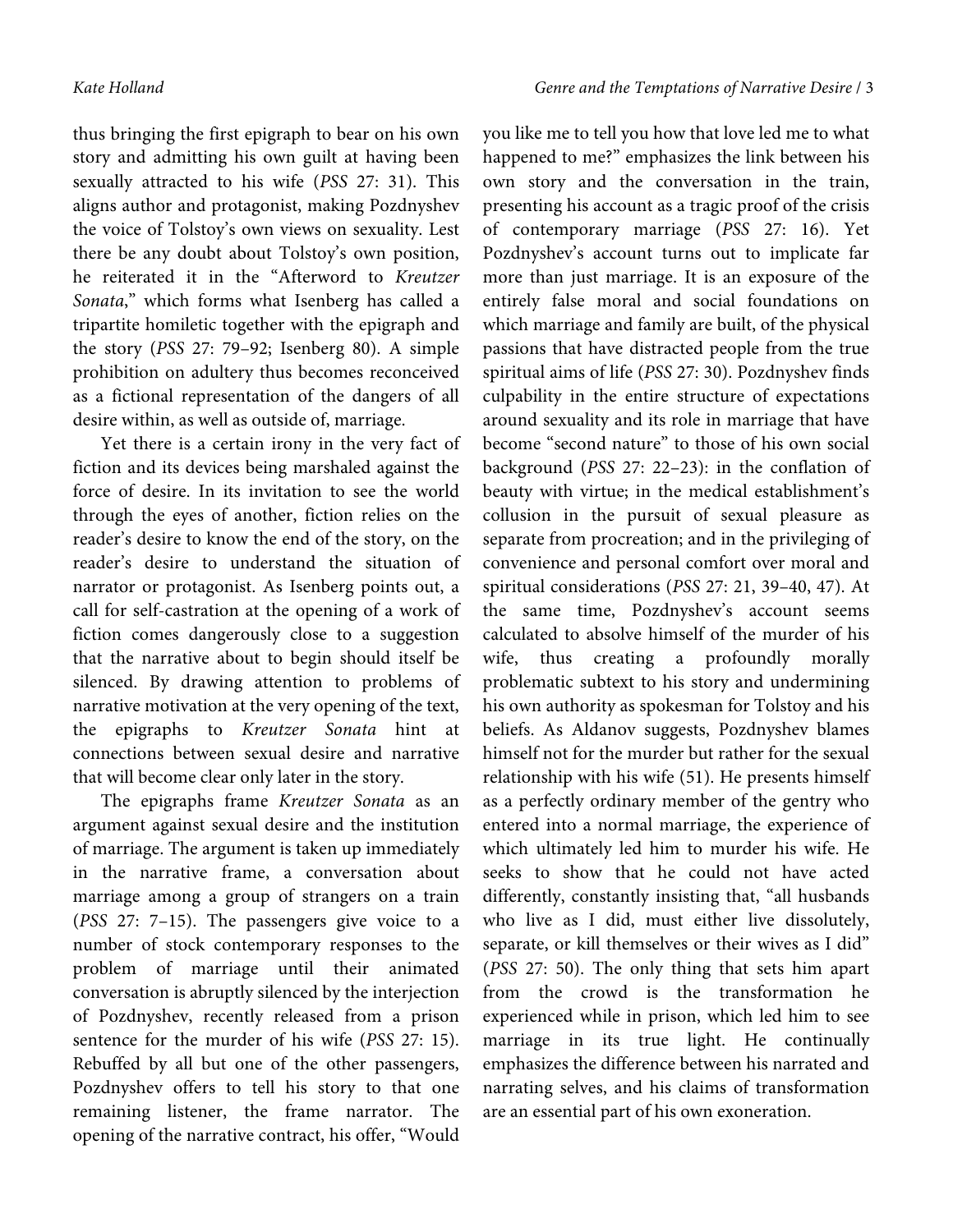The theories of sex and gender relations backed up by pseudo-scientific evidence that dominate the first half of the story serve as the explanatory narrative for Pozdnyshev's rewriting of his past. They are presented as proof of his own transformation since the murder, of his own liberation from the yoke of desire and his present state of enlightenment. Yet his account changes radically halfway through the work, with the appearance of the violinist, Trukhachevsky, who Pozdnyshev imagines is the seducer of his wife. Here Tolstoy shifts his critique of society's sickness from the level of content to the level of form. Pozdnyshev's generalizations about sex and marriage are replaced by an agitated account of his act of murder. This agitation is proof and expression of his renewed infection with the very symptoms he had sought to diagnose, the sexual jealousy that caused him to kill his wife (*PSS* 27: 52–78). His theories fade into the background and Pozdnyshev becomes increasingly agitated by the memory of his actions, losing control over the process of narration.

As he relives the past through the narration of his marriage, that past gradually begins to infect the present. The feverish passion that precipitated the murder is reciprocated on the level of the narration as Pozdnyshev re-experiences the violent desire that caused him to kill his wife. This recurrence of desire is just one more weapon in the ideological arsenal that Tolstoy trains on society; he shows that even Pozdnyshev himself is not immune from the influences of the corrupt ideas that he spent the first half of his story attempting to expose.

Pozdnyshev's narration is accompanied by the consumption of very strong tea, which acts as a stimulant. The effects of the tea are increasingly felt during the course of the narration by both Pozdnyshev and the narrator himself, and intensify the nervous energy and agitation that propel the story forward (*PSS* 27: 16, 20). As Pozdnyshev finally reveals the circumstances of the murder, the story of his jailhouse conversion fades away, and

the gap between his narrated and narrating selves is erased. The collapse of his narrative in the face of the truth of his wife's death leaves a troubling question mark over his wife's death and the true culpability of the social system he seeks to hold responsible.

#### **Narrative Desire in the Novel and the Novella**

A work as concerned with the problems of sexual desire, death, and narration as *Kreutzer Sonata* seems ripe for consideration within the terms of psychoanalytic narratology. One of the primary proponents of this critical approach, Peter Brooks, argues that desire plays a crucial role in shaping narrative structure (37–61). Brooks takes his model of desire from Sigmund Freud's *Beyond the Pleasure Principle*, with its vision of man as governed by two competing drives: Eros, the desiring instinct, and Thanatos, the death instinct (37).

For Freud, Eros is a libidinal creative energy that is more than just sexual desire, but which is expressed in desire (50). It opposes the entropy and stasis of the death instinct. For Brooks, narrative is structured by two analogous principles: one that demands movement, change, transformation, and the other, which is oriented towards closure. The reader's experience of narrative is informed by the tensions between these two principles. Narratives tell stories of erotic desire, but they also arouse in their readers a desire that is at once erotic and epistemic, a desire to know the story's ending. They often begin in what Brooks describes as a state of erotic arousal, attempting to elicit the reader's desire to know more through the presentation of some kind of epistemic or erotic lure (38). Soon the reader becomes overcome by curiosity and the desire to understand, an impulse that leads irrevocably to the end of the story, the moment when closure brings the promise of meaning to the whole.

Yet, as Walter Benjamin has argued, narrative resolution is also a way of exploring the totality of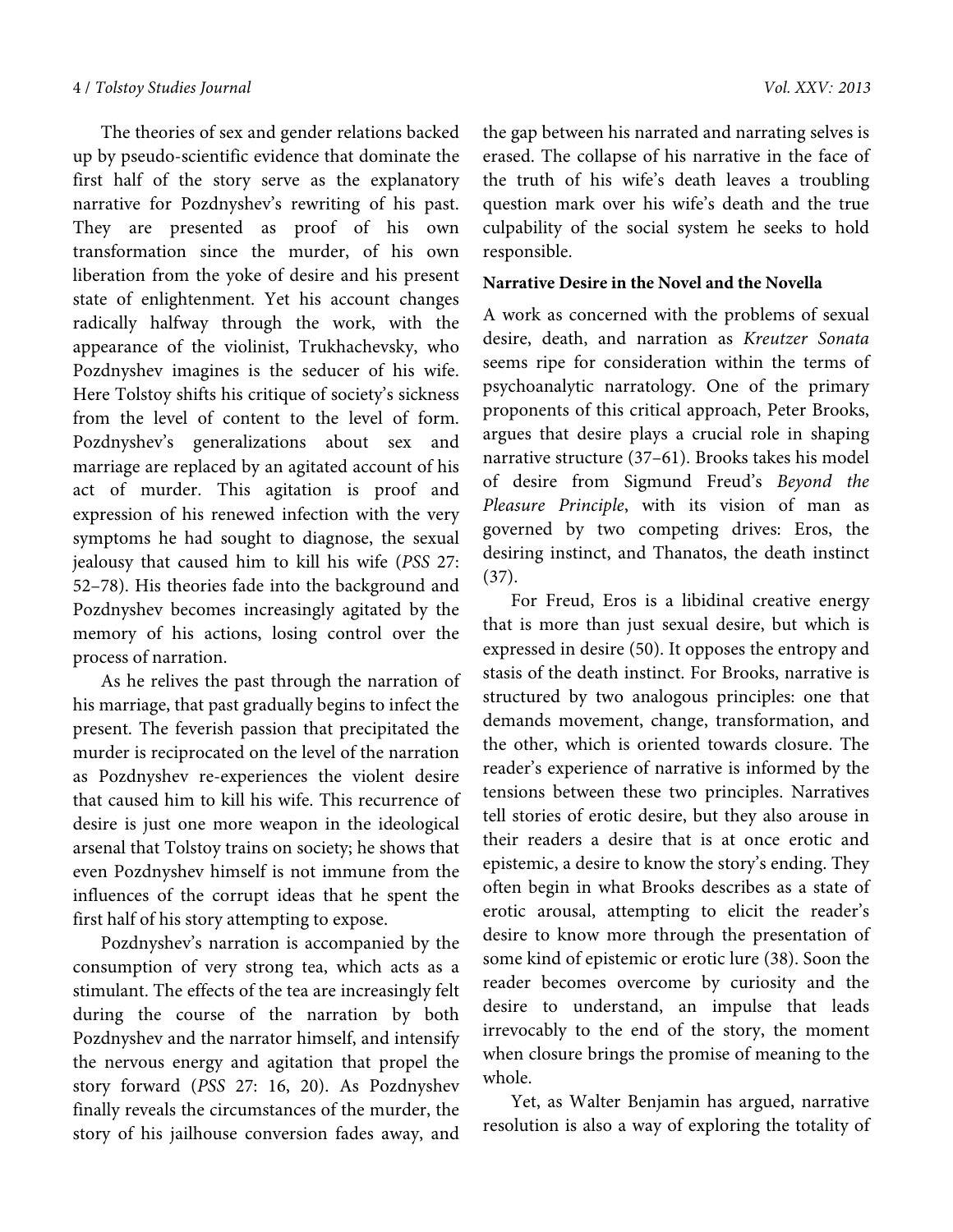perspective that is normally blocked off from us by the fact of our own mortality (100–101). Since we cannot access the ending to our own story, the resolution of another story stands in for the finalized, meaningful perspective on life that death normally prevents us from accessing. It furthermore offers the retrospective knowledge that is denied to us in our own lives. Our desire for the end and the determinant meaning that it offers is always tempered by our knowledge that the end is marked by death and silence.

Thus, for Brooks, narratives are powered not just by desire for the resolution of the ending, but also by a deferral of that resolution (3–23). The narrative twists and turns that defer endings reflect at once fear of finality and pleasure at the intensification of desire that postponement brings. This combination of longing for the absolute knowledge of the ending, and the awareness that death is the price of this knowledge, is the engine of narrative desire. The satisfaction of curiosity provided both by sexual climax and by narrative climax (ending) stands in for the inaccessible knowledge that comes with death. Just as erotic desire is intensified by a long deferral of the pleasure of consummation, so the reader's narrative desire is inflamed by the delaying tactics employed by a story's author.

The dynamic of these two conflicting desires, one for the ending and the finality of death and the other for the pleasure of postponement, is most significant in long narrative genres such as the nineteenth-century novel. Here the length of the work means that the tensions between the impulse to continue the story and the orientation towards the ending are intensified, inflaming the reader's desire to know the ending. This desire grows proportionally in relation to the length of its deferral. The scope and complexity of the textual universe and the reader's lengthy epistemic investment in the story mean that the correspondence between the reader's own life and the life of the protagonist is even more marked.

The desire to know the ending becomes even more freighted with significance for the reader, even more markedly opposed to his or her longing for, and awareness of, the impossibility of accessing such a position of knowledge in relation to his or her own life.

Nowhere are narrative and erotic impulses as closely intertwined as in the novel of adultery, where the protagonist's erotic desire becomes a figure for the reader's desire to know the end of the story. Here the depiction of the act of adultery itself constitutes the narrative's first act of consummation, the first taste of the fruit of the tree of knowledge for both protagonists and readers, and thus the first foreshadowing of death. The adulterous protagonists' desire for one another is modeled in the reader's desire for the resolution of their relations. The social and moral tensions that the adulterous relationship creates serve to heighten the desire both of the adulterous lovers and of the reader, for whom the deferral of the inevitable discovery makes the anticipation of such an ending even more charged. In the novel of adultery, the narrative movement from beginning to end is rendered even more meaningful by the tangible finality of death that hangs over the ending. This model of desire is central to Tolstoy's own novel of adultery, *Anna Karenina.* 

This dynamic became increasingly repellent to Tolstoy in later years and may have influenced his abandonment of the novel as a genre. His renunciation of the novelistic form coincided with the beginning of his demonization of sexual desire. According to a draft version of *A Confession,* he had begun to experience the brunt of the crisis that led to this renunciation in 1877, as he was completing work on *Anna Karenina* (*PSS* 23: 494). No work was more repugnant to him at the turn of the 1880s than *Anna Karenina*, which seemed to exemplify the false teachings he had propagated and the immoral subjects that he had exploited. In a letter to Vladimir Stasov of May 1881 he wrote, "Concerning *Karenina*, I assure you that for me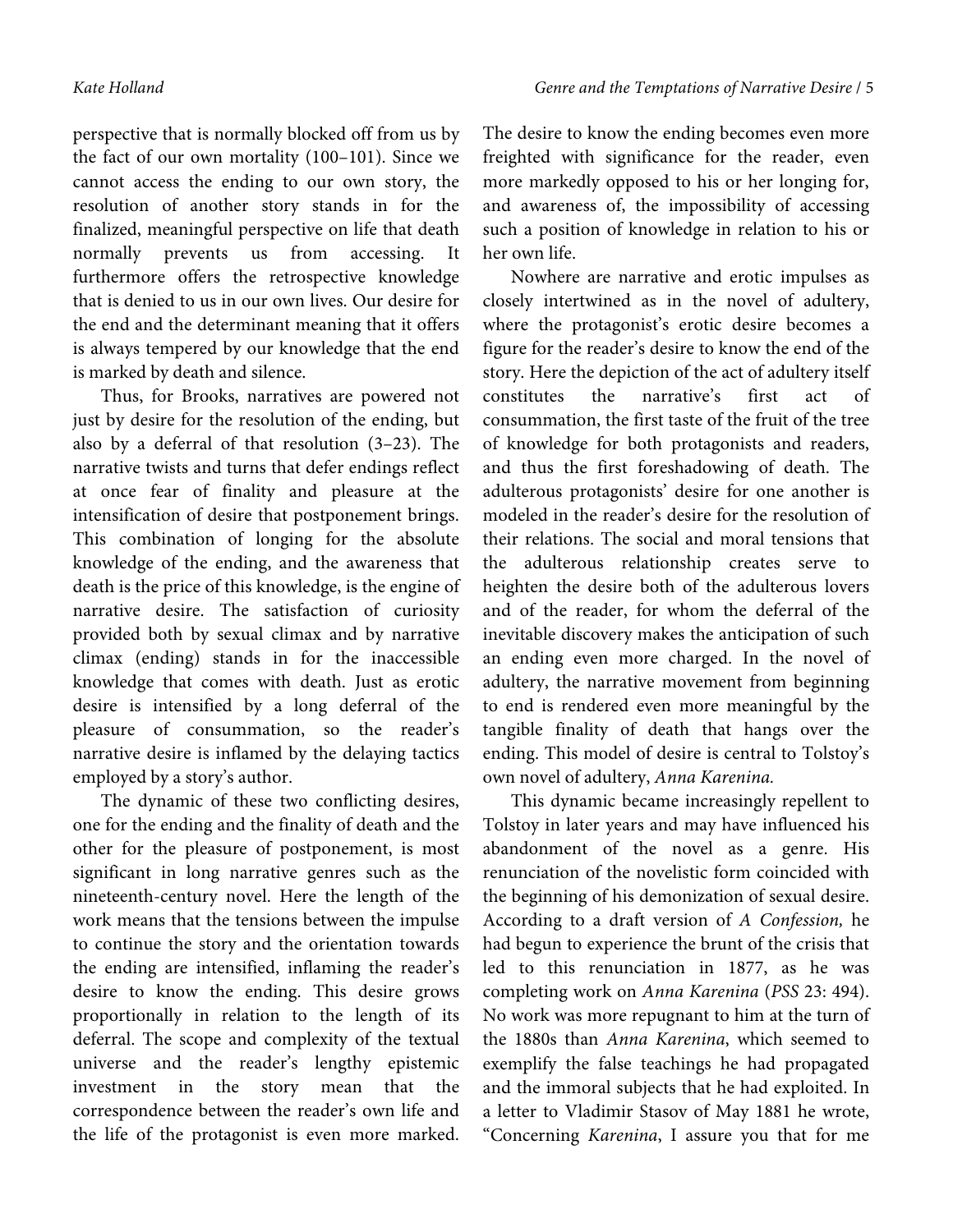that abomination does not exist and that I am only annoyed that there are people who want this for some reason" (*PSS* 63: 61).

From 1877, the year he completed *Anna Karenina,* to 1889, when he began work on *Resurrection*, Tolstoy completed no novels. He turned instead to the didactic novella, which imposed a double set of constraints. He would be constrained narratively by the restrictions of a shorter form, and morally by the self-imposed limitations on subject matter and point of view dictated by his conscience. As Morson points out, in their insistence on using "absolute language," the didactic novellas seem to approach the status of anti-fictions ("Absolute Language" 667–687). Yet perhaps what they really aspire to is to complicate profoundly for the reader the experience of sharing the life of another, and the other vicarious pleasures that the novel seems to encourage. John Kopper has argued that a central aspect of the didactic novellas is the way in which they redefine the nature of the event in narrative, flouting the codes of narrative fiction ("Narrative of Sex" 171). Both *Death of Ivan Il'ich* and *Kreutzer Sonata*  introduce the deaths around which they are structured at the outset, preempting the ending and forestalling both the reader's desire for an ending and its pleasurable deferral through the erasure of narrative suspense. Both make use of frame narrators and didactic narrative perspectives to challenge and provoke the reader out of complacency and into an active engagement with the text and the moral problems it poses, in a process that Shklovsky famously identified as "estrangement" or "defamiliarization" (6–9). Though Tolstoy could not entirely fortify his works against the possibility of arousing in his audience the vicarious pleasures of reading, he nonetheless sought to neutralize them by revealing their dangers and arming the reader against their seductions.

Central to *Kreutzer Sonata* is Tolstoy's depiction of an act of narration, the narrative

transaction that takes place between Pozdnyshev and the narrator. This depiction dramatizes the dangers and allure of narrative desire. In a discussion of Balzac's frame narratives, Brooks analyzes the particular ways in which desire is marshaled in the narrative transaction (216–238). Framed narratives stage the narrative situation, representing the perspective of the reader through the position of the frame narrator to whom the tale within a tale is told. The reader's narrative desire is figured in the frame narrator/listener's curiosity concerning the ending of the tale. Yet at the same time, the frame narrator is implicated in the telling of the story in a way that the reader is not.

Between the frame narrator (now narratee) and the storyteller (now narrator), a process takes place that Brooks likens to the process of transference in psychoanalysis (225–228). The act of narration fulfills a therapeutic function for the storyteller; it becomes a way of coming to terms with a traumatic past. The storyteller becomes the analysand, with the listener standing in as analyst. The presence of the listener means that the past can be safely revisited by the storyteller. The analysand, writes Brooks, like the fictional narrators of Balzac's framed narratives, "always has a story to tell, but it is always a story that is not good enough: links are missing, chronologies are twisted, the objects of desire are misnamed" (227). The story can be made whole and understood only with the help of the listener.

For Brooks transference is "at once the drive to make the story of the past present—to actualize past desire, and the countervailing pressure to make the history of this past definitively past: to make an end to its reproductive insistence in the present, to lead the analysand to the understanding that this past is indeed past, and then to incorporate this past as past, so that the life's story can once again progress" (227–228). The narrative transaction makes this process explicit, allowing the storyteller/analysand to gain control over the traumatic events of a fictional past and rewrite the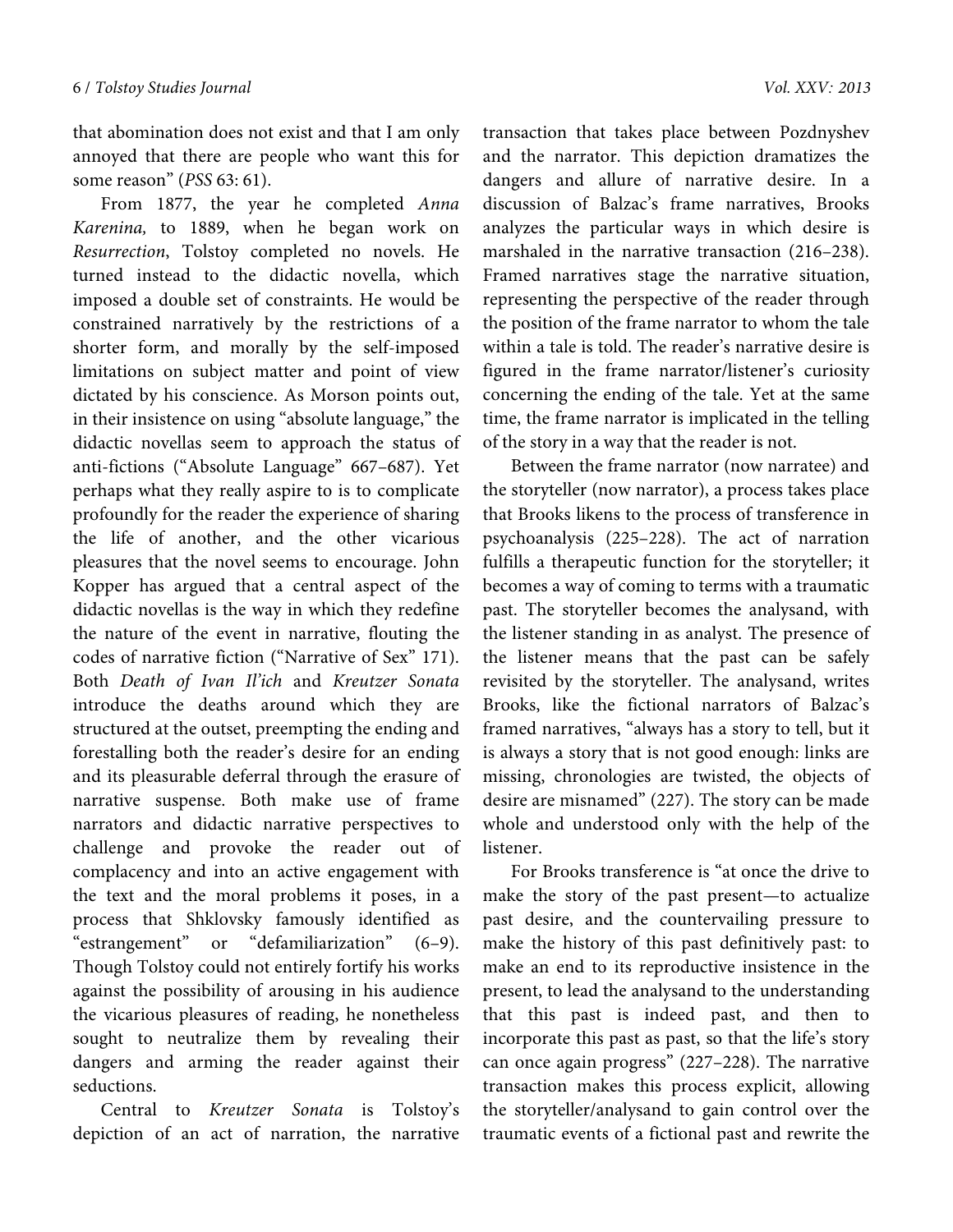story with the active collaboration of the listener/analyst.

This model provides a crucial insight into the complex dynamic that animates the narrative transaction of *Kreutzer Sonata.* Like the transactions that Brooks examines in Balzac's novels and stories, the narrative transaction of *Kreutzer Sonata* treads a high-pressure tightropewalk between reliving the past and putting it to rest (Mjør 95). Telling his story provides Pozdnyshev with the opportunity to revisit the traumatic past that has haunted him during his years of incarceration. Narrating his story on his own terms offers the dual possibilities of making sense of the past, and of making his wife's death ethically meaningful as part of a lesson on the evils of marriage that might prevent others from following the same path. The frame narrator is necessary to dramatize the narrative situation and to receive Pozdnyshev's lesson, but he plays a passive role in the narrative transaction. He does not help Pozdnyshev to put his past behind him; instead he helps perpetuate the latter's self-deception, responding with questions only during Pozdnyshev's exposition of his theories and then listening coldly as the speaker lives through his experiences once again.

The listener is silent because there is no space for his response in Pozdnyshev's transaction. Pozdnyshev tells his story not for the narrator but rather for himself and for Tolstoy, for his account has a metaliterary framing. The close connections between author and protagonist introduced by the accord of text and epigraph are backed up by Pozdnyshev's frequently stated mistrust of novels and insistence on the non-novelistic status of his account. His rejoinder to his fellow traveler's claims that erotic love, or one person's preference for another, can last for a lifetime is to insist that this happens only in novels and never in real life (*PSS* 27: 13). His complaint that the pre-marital sexual escapades of heroes are never represented in novels recalls Tolstoy's own treatment of Kitty's revolted discovery of Levin's sexual past before their wedding in *Anna Karenina* (*PSS* 27: 21)*.*

Pozdnyshev is a murderer, a morally suspect mouthpiece for his creator; yet in his rejection of the novel and its assumptions, as well as in his theories of sex and marriage, he seems to articulate Tolstoy's own fears. Like his creator, Pozdnyshev is aware of the dangerous power of the act of narration. Yet he is prepared to marshal that power for the sake of exposing the false foundations of marriage and society itself. He takes refuge in the comfort of an ordered narrative, telling the narrator, "If I am to tell it, I must tell how and why I married and what kind of man I was before I married" (*PSS* 27: 16). Yet he is also ambivalent towards the act of narration; he first responds to the narrator's concern that telling his story might prove painful to him with the admission that keeping silence is painful, but then prevails upon him to reiterate his willingness to hear the story. This ambivalence signals the presence of Pozdnyshev's own repressed desire that will emerge during the course of his narration.

### **Representing Pozdnyshev's Desire**

Pozdnyshev's story is structured by the two conflicting desires that Brooks identifies: the desire for the ending that will give meaning to his story, and the desire to defer what will only reaffirm his own guilt. His story articulates the conflict between his need to re-experience the murder through the act of narration so as to give his wife's death narrative shape and therefore retrospective meaning, and the equally strong impulse to rewrite the story of that death in a way that will put to death his own narrative desire, that will enact a process of narrative self-castration. His attempts to inscribe his own story into a larger vision of the relations between men and women are undertaken not only with the aim of self-exoneration, not only to convince the narrator of the desirability of his goal of universal chastity, but also in an attempt to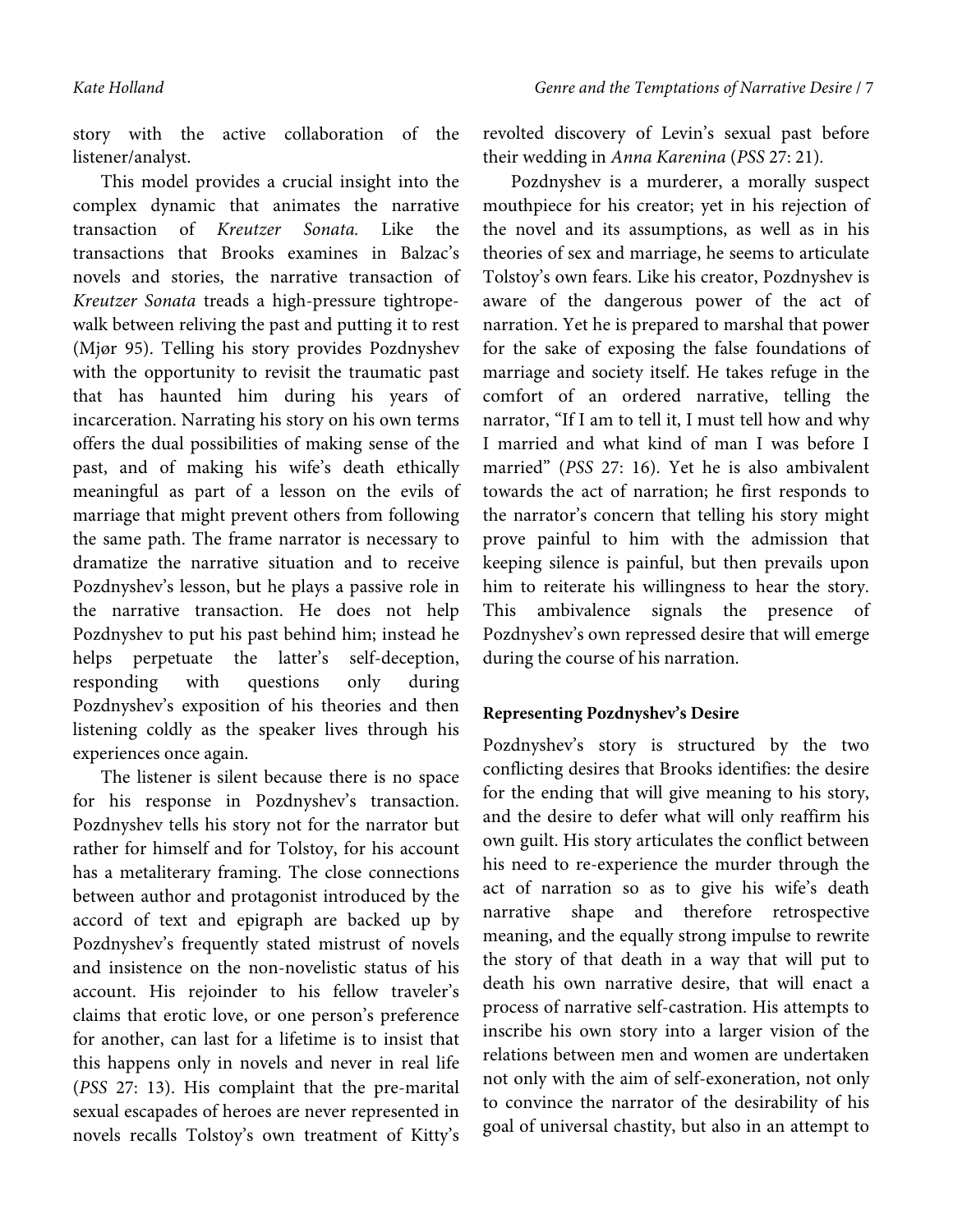repress the desire that he re-experiences through the retelling of the story of the murder.

Pozdnyshev's narration is characterized throughout by a vacillation between the impulses of narrative deferral and narrative momentum, reflecting the dynamics of Brooks' model of narrative desire. He employs various different strategies of narrative retardation, theorizing and generalizing, appeals to statistics, and a tendency to raise his own particular example to the status of universal law. Mjør points out that the digressions are entirely on the level of Pozdnyshev's narration; the narration of *Kreutzer Sonata* is linear and episodic (81–82). His rant against the malign influence of doctors on women and on the young, his provocative analogies between wives and prostitutes, and young people and forced cucumbers are all employed in an effort to defer the moment when he must introduce to his interlocutor the character of Trukhachevsky, and then recount the violinist's meeting with his wife and the chain of events that lead to the murder. Yet at the same time Pozdnyshev's narration is occasionally overtaken by a feverish staccato forward motion such as the accounts of his courtship of his future wife, his honeymoon, and the jealousy that he experienced when his wife ceased breast-feeding her children and became sexually available once more. Here the narration foreshadows the frenzy that will accompany the retelling of the appearance of the violinist and the arousal of his jealousy.

The introduction of the figure of Trukhachevsky marks a turning point in the story, as Pozdnyshev's desire for narrative resolution overcomes his desire for narrative deferral. The gap between experienced past and narrating present is erased, and Pozdnyshev begins to re-inhabit the inflamed passions that led him to murder. His desire breaks free of its moorings and emerges in the narration as he remembers and re-experiences his own response to Trukhachevsky's relations with his wife. Once his wife is rendered a desired object

once more through the power of the violinist's lust, his own interest in her is reinvigorated; he imagines her as different, as having her own story, a narrative from which he is himself excluded. Here Tolstoy shows the dangerous power of the fiction he is creating, the dangers of immersing oneself in the story of another. Pozdnyshev becomes a reader of that other story, and his newly awakened desire for his wife is overwritten and compounded by his desire to see that story resolved. Its logical endpoint, the consummation of the relations of his wife and Trukhachevsky, appears as doubly precipitous: It would both render his wife desirable and at the same time block off his own relations with her forever. He perceives the electric current of attraction between them signaling both narrative potential and sexual connection, and when his wife's initial refusal to play with the violinist threatens to derail the momentum, Pozdnyshev becomes irritated and demands Trukhachevsky's immediate return (*PSS* 27: 53–54). The new narrative that had been awakened by his wife's renewed sexual availability is transformed by the appearance of Trukhachevsky as the previously free-floating force of her sexuality contacts its intended object. Even as he recognizes this narrative scenario beginning to develop between his wife and the violinist, Pozdnyshev is unable to prevent the drama from playing out. He both wants it and does not want it.

When he is away in the country, Pozdnyshev suddenly realizes that the glances exchanged by his wife and Trukhachevsky during the recital of "Kreutzer Sonata" represent the narrative consummation of their relationship, the beginning of the story of their mutual interactions (*PSS* 27: 63–64). The rewriting of the scene of the recital represents Pozdnyshev's attempt to take the reins of the narrative, to place at the center of the story a scene whose significance he had not quite realized at the time (*PSS* 27: 64). Here multiple levels of consummation merge into one another: the union of the musicians, the violent combustion of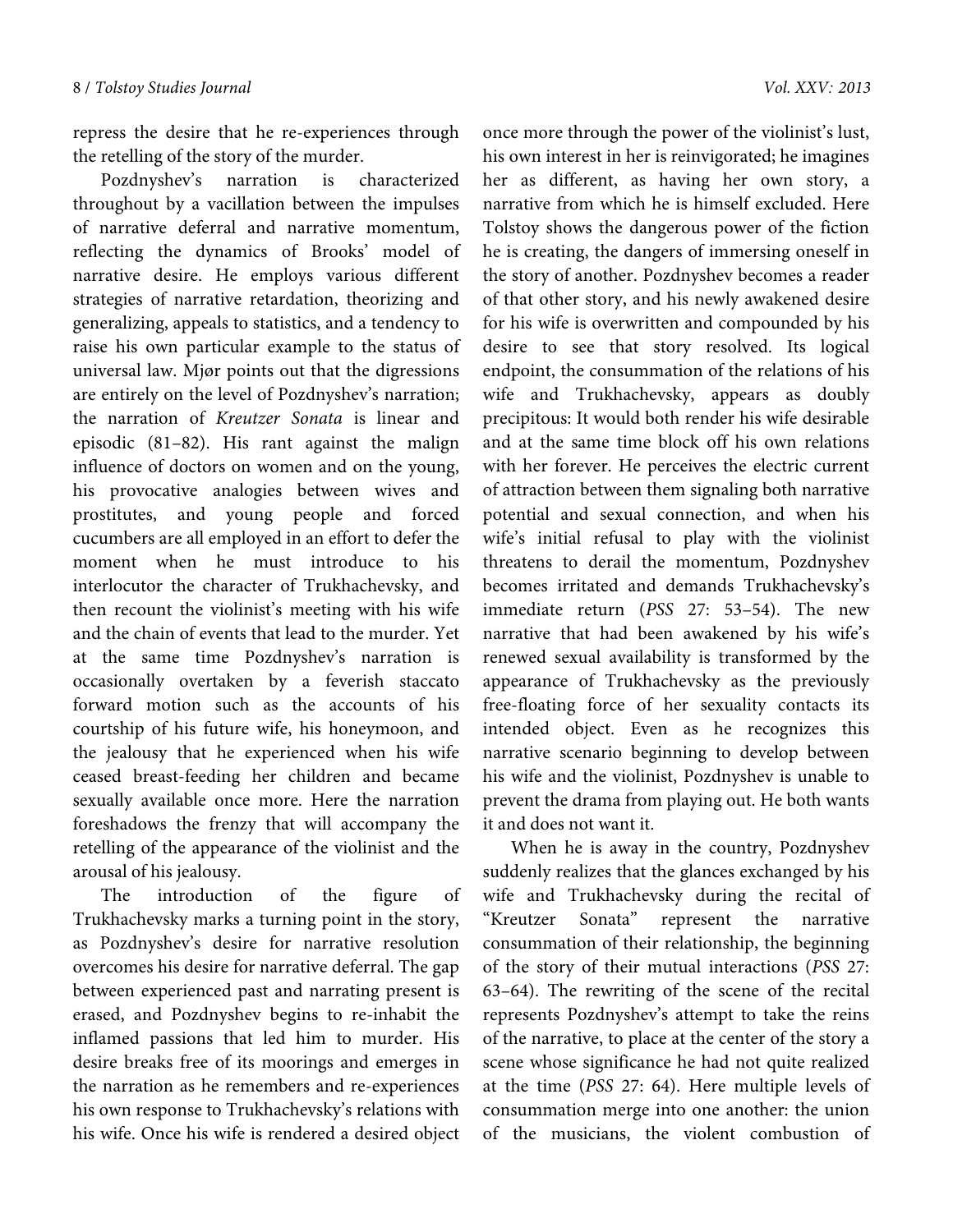Pozdnyshev's own desire to control the outcome of that union, and the coming together of his narrated and narrating selves in the expectation of the imminent fulfillment of narrative desire in the act of murder. This unification of perspectives is finally achieved when Pozdnyshev remembers his long return journey by rail (*PSS* 27: 65–68), when frame and narrative merge in the double image of the train, as he completely re-enters his previous experiencing self and relives the experience through his act of narration (Isenberg 83). The location of the narrated and narrating selves becomes one as the narrator remarks that in the half-light of morning he is no longer able to make out the figure of Pozdnyshev, while the tone of the narration achieves fever pitch (*PSS* 27: 65).

Seated in the train, Pozdnyshev yields once more to the emotional dynamics that had led him to commit the murder. A potent symbol of the destructive symptoms of modernity, the train is an appropriate setting for the barrage of images of his wife's infidelities that inflame his fevered imagination (*PSS* 27: 65–66). These pictures constitute narrative scenarios that completely absorb Pozdnyshev: "I could not tear myself away from them; I couldn't help looking at them, couldn't efface them, and couldn't help looking at them" (*PSS* 27: 65–66). They model the narrative scenarios of *Kreutzer Sonata* itself, into which the reader is drawn as irrevocably and as menacingly as Pozdnyshev himself. As Charles Isenberg points out, the use of a train for narrative layering is itself a device taken from *Anna Karenina* (82–83). This evocation of Tolstoy's own novel of adultery serves to draw attention to the perilous risks associated both with the depiction of adultery and with the exploitation of narrative desire. Here the murderous fantasies of the narrated Pozdnyshev, the narrative desire of the reader, the narrator, and Pozdnyshev himself, and Tolstoy's recollection of his novelistic sins all collide in a combustible cocktail that sends the plot careering forward, encouraged by the thrust of the movement of the train.3

#### **The Dangerous Allure of Narrative Desire**

Some critics have analyzed the *Kreutzer Sonata* in the light of the ideas expressed in Tolstoy's 1898 treatise *What Is Art?*, which he was working on at the same time (Møller 9–10; Baer 39–46). Tolstoy's treatise argues for a definition of art as a communication channel between the artist and his audience, a medium through which the artist "infects" (заражает) his audience with feelings which he himself has experienced (*PSS* 30: 27–204; Emerson 237–241; Scanlan 657–677). It is this process of "infection" (заражение) or "contagion" (заразительность) that lies at the root of the work of art's effectiveness: "The stronger the infection, the better is the art" (*PSS* 30: 149).

For Møller and others, *Kreutzer Sonata* is an example of the contagious artistic morality that is called for in the treatise, an embodiment of the three principles of originality of feeling, clarity, and sincerity according to which for Tolstoy the value of true art can be ascertained. Olga Matich has pointed out the ubiquity and potency in Tolstoy's works of the 1880s and 1890s of medical metaphors borrowed from degeneration theory to describe both carnal relations and the functioning of art (29–30, 48). The medical discourse of infection and contagion in *What Is Art?* serves as a model for conceptualizing the power of a work of art's relationship to its audience while warning of the dangers inherent in this process. The perils of this power in a work of "bad" art can be seen in the effects of the recital of the sonata on its audience in *Kreutzer Sonata*. The musical performance reveals the dangerous structural similarities between the effects of art and desire, similarities that were all too obvious to the author of *Anna Karenina*. Perhaps the idea of the contagious morality, something that the best works of art instill in their audience, can be seen as Tolstoy's attempt to harness the energies that texts arouse in their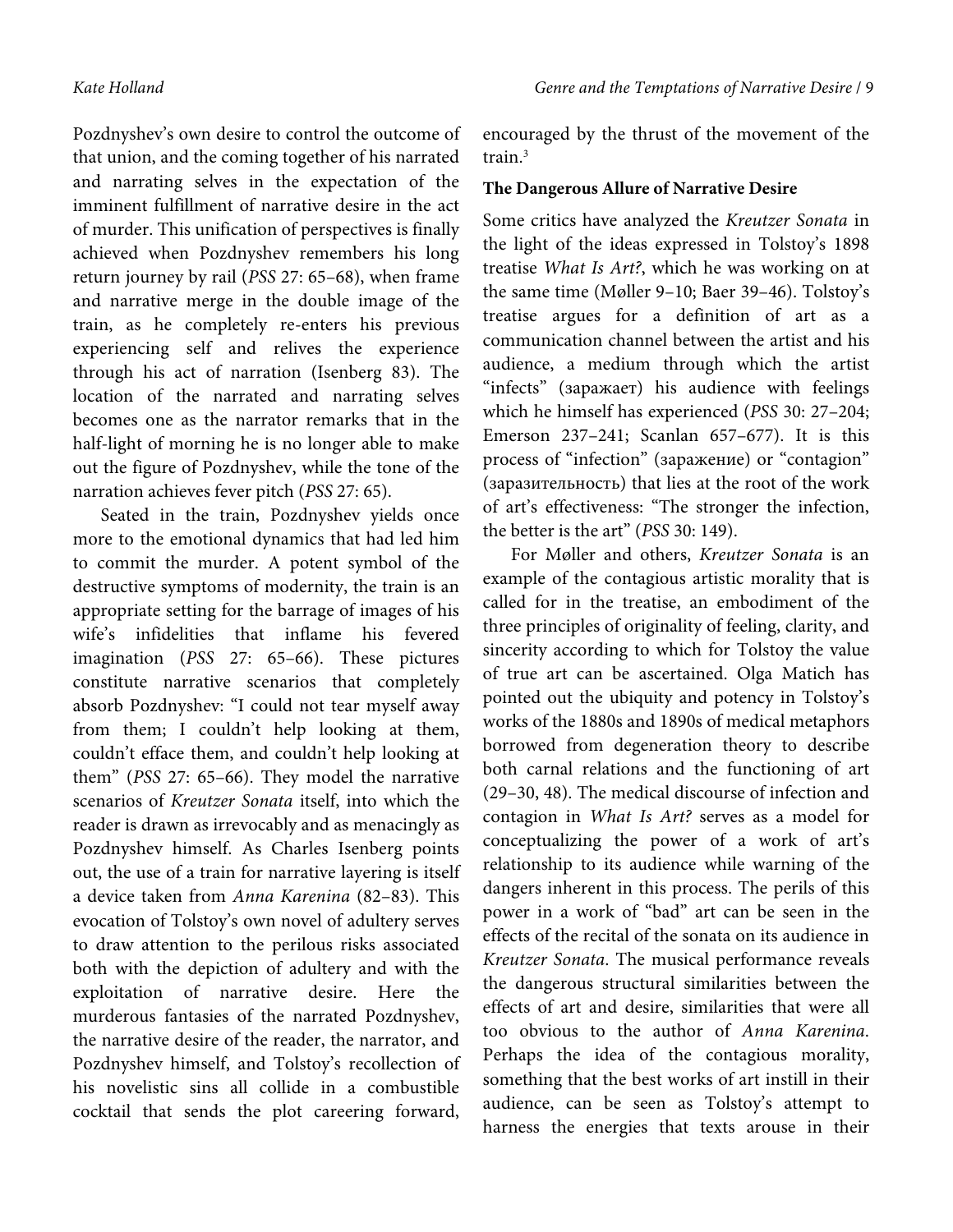readers and channel them into a morally acceptable form, to capture and control the dangerous power of narrative that is embodied within novels such as *Anna Karenina*, and turn it into a force for the good.

As David Herman points out, the risks inherent in the idea of artistic contagion were obvious to Tolstoy (33–34). The paradox at the heart of *Kreutzer Sonata* is that for Tolstoy and Pozdnyshev to convince the reader of the corruption inherent in the institution of marriage, to "infect" him or her with their radical program of chastity, it is necessary to mobilize the reader's own narrative desire, to invest the reader in Pozdnyshev and his story. Yet once that mobilization has taken place, the truth of the murder is revealed. The jealousy that motivates the murder is recreated on the level of the narration, as Pozdnyshev remembers and reexperiences his erotic desire, channeling it into the telling of the story. The dangers of this mobilization are represented in the narration in Pozdnyshev's own narrative desire, successfully repressed for half of the work, but then reignited by the appearance of Trukhachevsky. It is important to point out that in the final version of *Kreutzer Sonata*, unlike in the early drafts, there is no evidence of any adulterous relationship between Pozdnyshev's wife and Trukhachevsky; the betrayal may be entirely in Pozdnyshev's mind. Imagining it inflames Pozdnyshev's and the reader's narrative desires in ways that are similar and just as dangerous.

In embryonic form, the novel of adultery is embedded in *Kreutzer Sonata*, reminding Tolstoy of the un-expiated sins of his authorship of *Anna Karenina* and of the risks of narrative desire. By allowing Tolstoy to invoke his own culpability as author of the earlier novel of adultery, the double train image opens up the process of authorial atonement, even while alluding to the omnipresent danger that remains whenever narrative desire is awakened. It moreover points towards his paradoxical feelings about the novel. In 1889, when

Tolstoy was working on *Kreutzer Sonata*, *Anna Karenina* was on his mind. In a letter of that year written to G. A. Rusanov, he enumerated a number of scriptural and philosophical works that he claimed always to have in his possession, before confessing almost sheepishly to the continuing temptations of the novel:

All the same, I sometimes feel like writing, and just imagine, most often it is precisely a novel, a broad, free one like *Anna Karenina*, into which without any strain everything could go that I think I have understood from a new, unusual, and humanly interesting angle. The rumor about a novella [*povest'*] has its foundations. (*PSS* 64: 235)

The story referred to here is *Kreutzer Sonata.* The juxtaposition of the two works is telling; Tolstoy's dissatisfaction with his story plays out against his nostalgia for the narrative expanse of *Anna Karenina*. The description of the work as "broad" and "free" emphasizes both the sheer narrative scope of the novel and the creative liberation it brings. It suggests the mature Tolstoy's longing for the unfettered creativity of the younger self who has not yet recognized the moral responsibilities that his older self knows govern his inspiration. But it also seems to point towards the textual energies of a novel such as *Anna Karenina*, where the distance between the beginning and the ending is several hundred pages, where arrival at the ending is so constantly deferred and so infinitely pleasurable. Within the terms of Brooks' model of narrative as simultaneously inviting desire for the ending and inflaming that desire through narrative diversions and digressions that withhold and postpone the ending, *Anna Karenina* is a novel that takes narrative desire to a fever pitch. The way the text produces, marshals, and organizes desire points towards another kind of freedom in which the novel revels, the very freedom that the novella tries desperately to repress: the free play of erotic energies within narrative. Tolstoy has not forgotten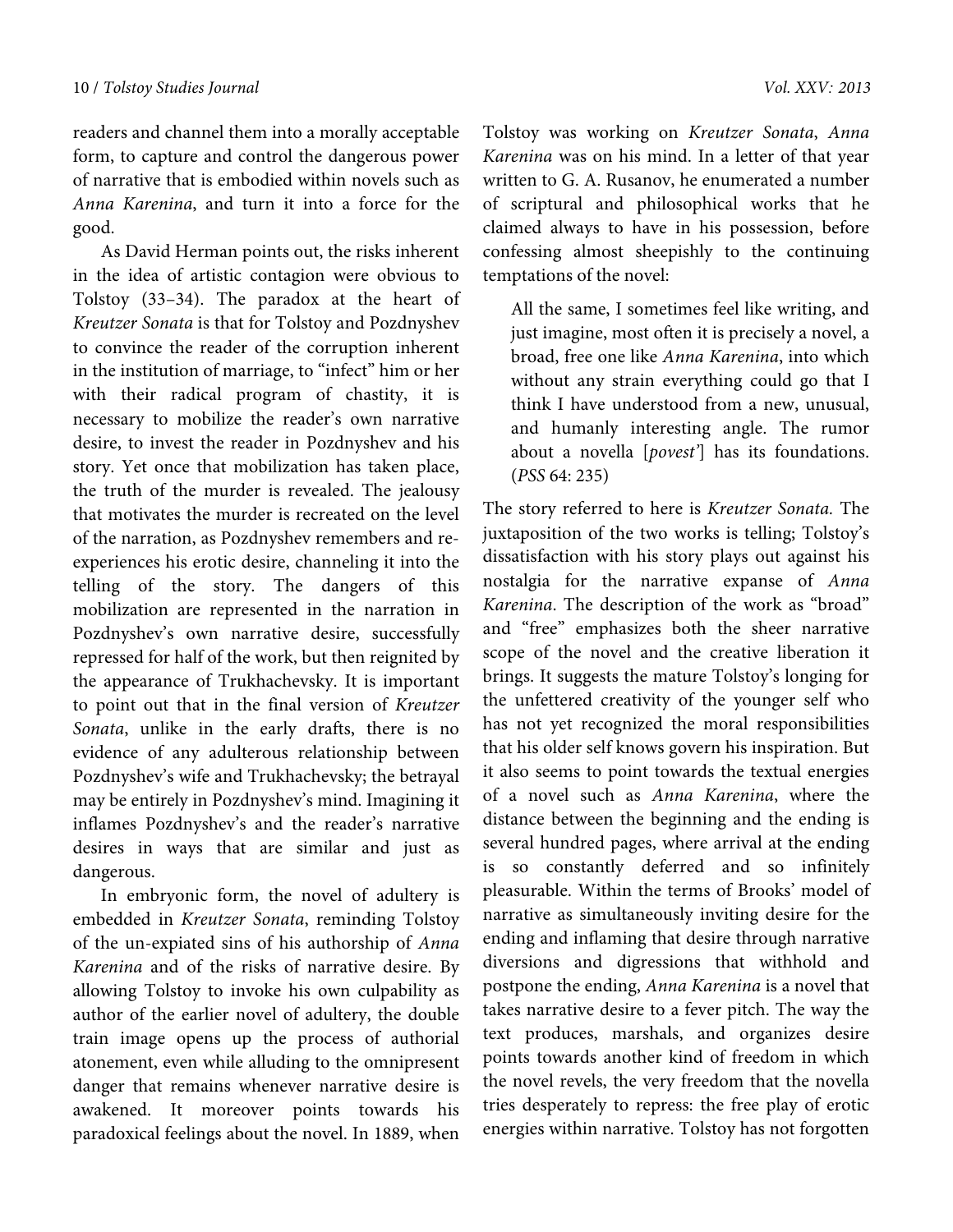his moral objections to *Anna Karenina*, but he seems nostalgic for its formal freedom. The novel's formal plenitude allowed for its exploitation of narrative desire and was the source both of the work's moral taint and of its allure.

The murder scene represents the narrative climax of *Kreutzer Sonata,* the fulfillment of the dual desires of Pozdnyshev's narrated and narrating selves. It likewise offers the immediate annihilation of those desires, which is simultaneously the knowable ending towards which the reader's desire has, all along, been directed (Møller 14; Jackson 280–291). The moment that he relives the memory of the murder, the stakes are suddenly lowered, and he has nothing else to prove. As he describes the murderous act, he emphasizes his own clarity and determination, insisting that this is no crime of passion committed in the madness of the moment (*PSS* 27: 74). His refusal to recognize the power of his jealousy indicates his denial of his desire. He looks forward to the murder as a narrated event with the foresight of experience. His role as narrator allowed him to rewrite his enslavement to desire as premeditation. Yet by this time, the narration has belied the story concocted in accordance with the principles of the "moral revolution" Pozdnyshev experienced in prison. It is only after he sees the face of his dead wife that he feels remorse, a sentiment that is relived in the narration, the final stages of which are punctuated by sobs and ellipses (*PSS* 27: 77–78).

The stimulation of the tea has worn off, and Pozdnyshev's energies are spent. His narration ends with regret and silence. He no longer attempts to inscribe into his story any meaning other than the finality and futility of his wife's death. The irrevocable sense of an ending that he experiences as he watches his wife die is repeated at the end of the frame narrative; both the narration and the story end with the same words, with his plaintive plea for forgiveness (*PSS* 27: 78).

The redemptive claims of his formally revelatory theories of sex have been punctured by the process of narration and his final reoccupation of the role of jealous murderer of his own wife. Yet if Pozdnyshev seems to be broken by his act of narration, his ideas live on beyond *Kreutzer Sonata,*  reiterated by Tolstoy himself in the "Afterword to *Kreutzer Sonata."* 

#### **Chastity as Ideal and Genre Compromise: The "Afterword to** *Kreutzer Sonata***"**

As the narrative transaction of *Kreutzer Sonata* is fulfilled, the past is made past, but Pozdnyshev remains unchanged by the story. He cannot move on. His theory of sex and marital relations is eclipsed by the buildup and aftermath of the wife's murder. If the narrative transaction fails to bring successful transference, fails to allow him to inscribe the story of his past into a redemptive present through its incorporation into a convincing program for sexual abstinence, then where does that leave Tolstoy's own attempt to disavow the narrative energies of his own earlier novel of adultery? This question is answered to some extent by Tolstoy's "Afterword to *Kreutzer Sonata*," written in April 1890 in response to the public debates over the story's sexual morality (*PSS* 27: 79–92; Møller 181–187). In the "Afterword," he begins by laying out five points that he claims are integral to the argument of the story. These include prohibitions on debauchery before or after marriage, on the use of contraception, on making children into playthings, and on elevating the importance of the sexual act above all other human aspirations. However, once he has set out these prohibitions, Tolstoy turns to the question of sex within marriage, arguing that marriage is not a Christian institution and insisting that complete chastity should be the goal for all Christians. He writes:

Chastity is neither a law nor a precept but an ideal, or rather one of the preconditions of an ideal. An ideal is only genuine, however, when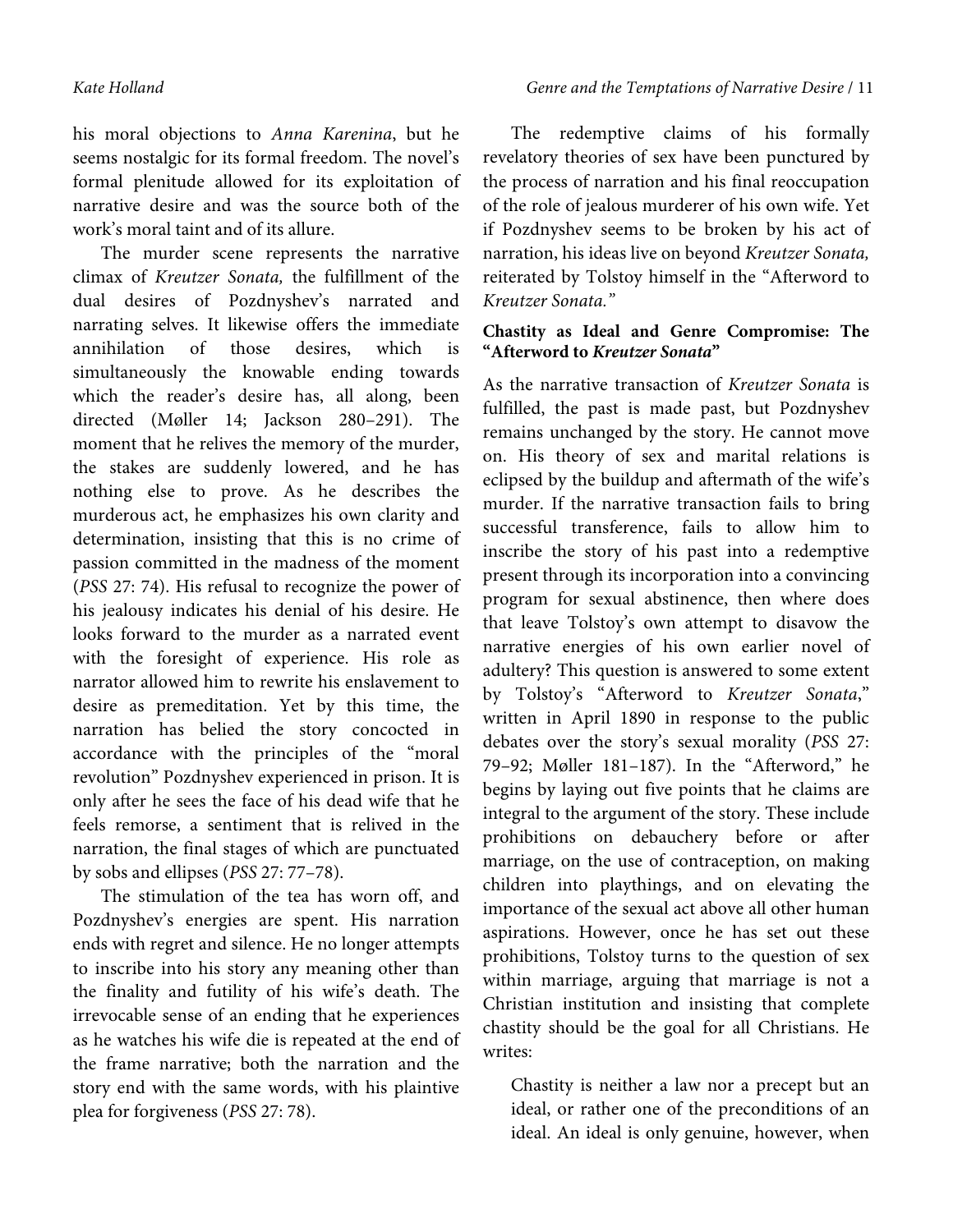its realization is only possible in idea, in thought, when it is only attainable in the infinite and when, consequently, the possibility of approaching it is an infinite one. If there were an ideal that was not only attainable, but that could be imagined by us as being attainable, it would cease to be an ideal. (*PSS*  27: 84)

The "Afterword" thus brings *Kreutzer Sonata* full circle, returning to the message of the second epigraph and making its meaning explicit. Herman is right to point out that the very existence of the "Afterword" suggests the failure of *Kreutzer Sonata*  as a work of infectious art according to the definition of *What Is Art?* (36). The fact that Tolstoy felt compelled to respond to the letters of confused readers demonstrates that clarity at least was missing from the work.

Despite its dogmatic tone and its clear precepts, the "Afterword" underlines, in one regard at least, the ambivalence of the message of *Kreutzer Sonata.* It offers guidance not just in the realm of sex, but also in the realm of narrative. In the light of the epigraph, the ideal of chastity takes on a double meaning: As in Pozdnyshev's narration, sexual desire becomes reborn as the desire for narrative fulfillment, so here the epigraph's invitation to castration becomes reconceived as a call for the abdication of narrative desire. If this seems like an unlikely conclusion for a work of narrative fiction, we should remember the story's hermeneutic key, the alluring but cautionary invocation of *Anna Karenina*. By invoking his novel of adultery in the train scene, Tolstoy sets up a generic model of absolute sinfulness, of total subjection to narrative desire that can be measured against the narrative energies that animate this didactic novella. In invoking the idea of Mrs. Pozdnyshev's illicit relations with Trukhachevsky, Tolstoy likewise sets up a model of sexual and emotional relations that is more transgressive than the Pozdnyshevs' own marriage. Just as *Kreutzer Sonata* grudgingly

accepts the unfortunate necessity of marriage as unavoidable to channel sexual desire and prevent the greater sins of uncontrolled sexuality, so too it reluctantly recognizes the necessity of exploiting and channeling narrative desire. The latter becomes reconceived as artistic contagion to infect the reader of the didactic short story with its message while avoiding the limitless eroticized narrative energy of a work like *Anna Karenina.*

The *povest'*, with its limitations of space and perspective, reduces the scale of the reader's investment in the narrative. Just as chastity represents the ideal towards which humanity should be striving, rather than a reality that it can embrace, so the abdication of all narrative desire can be seen as a future goal, or perhaps a message to a select few, as the epigraph suggests, rather than an immediate interdiction.4 The didactic novella can be seen as a generic compromise, an attempt to counteract or repress the untrammeled narrative desire that leads to adultery and to the novel, while tacitly accepting the novella's role in infecting the reader with a powerful moral message. The renunciation of the novelistic form in its titillating, upper-class guise in favor of the didactic novella represents for Tolstoy the possibility of securing himself against the narrative promiscuity of a work like *Anna Karenina*, even while *Kreutzer Sonata* demonstrates that the self-castration of narrative desire remains for the time being an impossible ideal for both Pozdnyshev and his creator–author.

#### **Notes**

Translations of the Jubilee edition are my own, except those taken from *Kreutzer Sonata*, which are from Katz (ed.), *Tolstoy's Short Fiction.*

1. On Tolstoy's move to the *povest'* in this period, see Freeborn (127–141); Kopper, "Less Matter, More Art: Tolstoy, Briefly" (347–357). On the genre history of the *povest'* see di Salvo, "*Povest'*" (283–288).

2. Isenberg identifies the epigraph as an example of what Gary Saul Morson, borrowing from Mikhail Bakhtin, calls "absolute language," statements that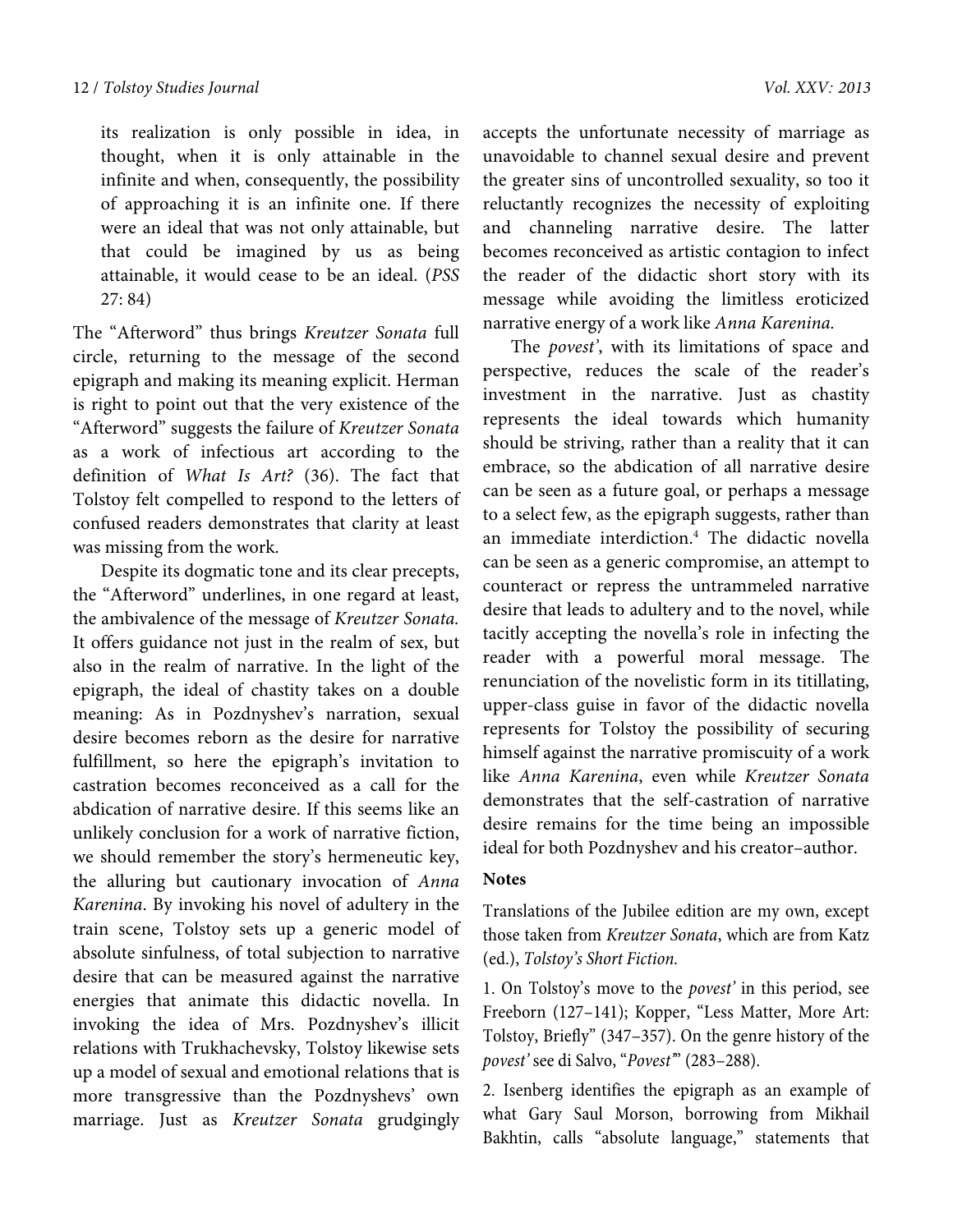refuse to enter into dialogue with other utterances, that brook no opposition (Isenberg 80, 164; Morson, *Hidden in Plain View* 9–36). Morson also points to the "Afterword to *Kreutzer Sonata*" as an example of absolute language. See also Morson, "Tolstoy's Absolute Language" (667–687).

3. Gustafson sees the train as contributing to Pozdnyshev's sexual arousal, while Isenberg suggests that the jolt of the train imitates the fits and starts of the narration itself as well as Pozdnyshev's sexual obsession into the language of the machine (Gustafson 354; Isenberg 84, 166).

4. Of course the idea of the work containing a message to the select few is an even greater transgression against the doctrines of *What Is Art?* than the existence of the "Afterword." In his treatise Tolstoy inveighs against art works that divide their audience through their obscurity or elitism (*PSS* 30: 89–11).

### **Works Cited**

Алданов, Марк. *Загадка Толстого*. Берлин: Издательство И. П. Ладыжникова, 1923.

- Baer, Stephen. "Art and *The Kreutzer Sonata*: A Tolstoyan Approach." *Canadian-American Slavic Studies* 10.1 (1976): 39–46.
- Benjamin, Walter. "The Storyteller: Reflections on the Works of Nikolai Leskov." *Illuminations*. Ed. Hannah Arendt. Trans. Harry Zohn. New York: Schocken, 1968. 83–109.
- Brooks, Peter. *Reading for the Plot*. Cambridge: Harvard UP, 1984.

Coetzee, J. M. "Confession and Double Thoughts: Tolstoy, Rousseau, Dostoevsky." *Comparative Literature* 37.3 (1985): 193–232.

Emerson, Caryl. "Tolstoy's Aesthetics." *The Cambridge Companion to Tolstoy*. Ed. Donna Orwin. Cambridge: Cambridge UP, 2002. 237–251.

Энгельгардт, Б. М. "Статьи Толстого об искусстве." *Литературное наследство* 37–38. Москва: Издво АН СССР, 1939. 3–20.

- Freud, Sigmund. *Beyond the Pleasure Principle* [*Jenseits des Lustprinzips*] (1920). *The Standard Edition of the Complete Psychological Works of Sigmund Freud*. Vol. 18. Ed. James Strachey. London: Hogarth Press, 1953–74.
- Freeborn, Richard. "The Long Short Story in Tolstoy's Fiction." *The Cambridge Companion to Tolstoy*. Ed. Donna Orwin. Cambridge: Cambridge UP, 2002. 127–141.
- Gustafson, Richard F. *Leo Tolstoy: Resident and Stranger*: *A Study in Fiction and Theology*. Princeton: Princeton UP, 1986.
- Herman, David. "Stricken by Infection: Art and Adultery in *Anna Karenina* and *Kreutzer Sonata*." *Slavic Review* 56.1 (1997): 15–36.
- Isenberg, Charles. *Telling Silence: Russian Frame Narratives of Renunciation*. Evanston: Northwestern UP, 1993.
- Jackson, Robert L. "Tolstoj's *Kreutzer Sonata* and Dostoevskij's *Notes from the Underground.*" *American Contributions to the Eighth International Congress of Slavists*. Ed. Victor Terras. Vol. 2. Columbus, Ohio: Slavica, 1978. 280–291.
- Kopper, John M. "Less Matter, More Art: Tolstoy, Briefly." *Tolstoy's Short Fiction*. Ed. Michael R. Katz. New York: Norton, 2008. 347–357.
- ---, "Tolstoy and the Narrative of Sex: A Reading of 'Father Sergius,' 'The Devil,' and 'The Kreutzer Sonata'." *In the Shade of the Giant*. Ed. Hugh McLean. Berkeley: U of California P, 1989. 158–186.
- Matich, Olga. *Erotic Utopia: The Decadent Imagination in Russia's Fin de Siècle*. Madison: U of Wisconsin P, 2005.
- Mjør, Kåre Johan. *Desire, Death, and Imitation: Narrative Patterns in the Late Tolstoy*. Bergen: U of Bergen P, 2002.
- Møller, Peter Ulf. *Postlude to the Kreutzer Sonata*. Trans. John Kendal. Brill: Leiden, 1988.